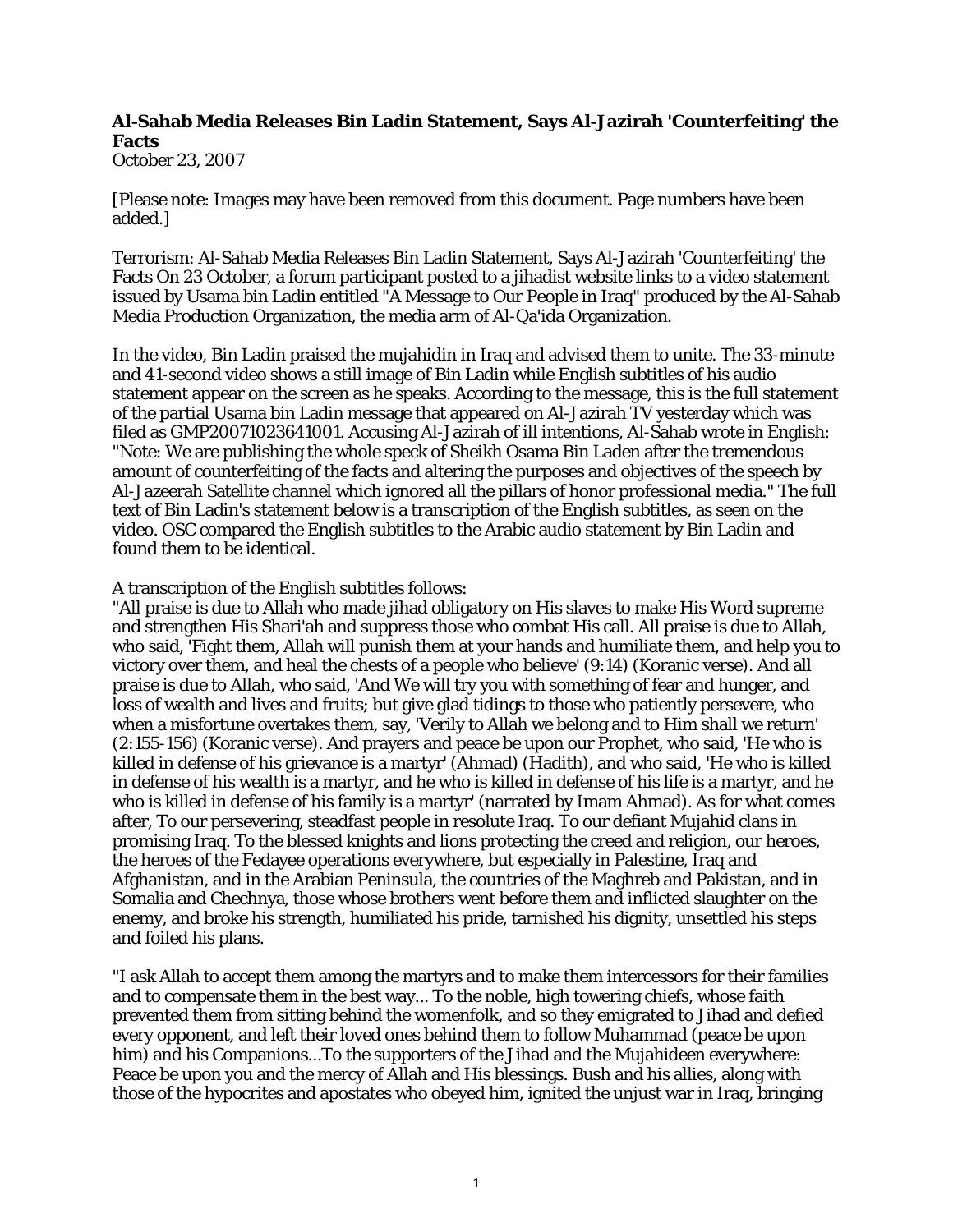fear and destruction, meddling in your security, ruining your homelands and killing the best of you. I ask Allah to accept them among the martyrs and hasten the healing of the sick and wounded. The residents have emigrated, unity has been destroyed, and unbelief has become more prominent and hypocrisy more arrogant. The foxes have become as lions, and the wolves have been made shepherds, and he who makes the wolf a shepherd has done wrong. And the only thing left for the free ones is the sharpened sword: if they are victorious, they are happy, and if they are killed, they are martyrs. So O people of Iraq, you girded yourselves, and plunged into the fray of this violent war, fearing no scowling weapon, and you persevered in the battle and withstood the blows of the swords, just like your free and righteous forefathers, who preferred death over unbelief, humiliation and shame. 'The falling of the sword on your faces is trifling, but you would rather die than have them be slapped. We expose to the swords when we meet; Faces which are not exposed to slapping, and we refuse to be humiliated while there is in us a vein. We fight those who come to us with the sword' (verses from a poem).

"You were steadfast in the war against Bush and his riffraff, and were well-suited for that steadfastness and have much to your credit, for you are the children of wars, and how many a off-striking knight there is among you, and you are the people of armor and arms and stabbing and spears, which you have inherited from your great forefathers, so stab every apostate and infidel. The world has stood stunned, amazed, delighted and wonder-struck watching America the tyrannical, watching its legions breaking apart under your strikes, its brigades being wiped out in front of your raids and its battalions being obliterated by the pounding of your squadrons. And the people have been most amazed as they see the champions of the Fedayee operations belittling their life for glory, striking with it in all manner of ways and defying death with it as the armies meet, and rushing with their car bombs into the midst of the armored vehicles. And if the cause is known, amazement ceases, and the cause of the people's amazement is that they don't see what the Mujahideen see in their sleep, and don't find what they find in their waking hours. The Mujahid might see what he wishes for: that he is a martyr entering Paradise, and so his reckoning differs from our reckoning, and his hour differs from our hour, so he sees the hour as if it is long days or night, and he is unable to stand existence in this world in anticipation of the meeting.

"Thus, he advances with massive strength to aid the religion, and were the army of infidelity to gather all its men and material, it would not be able to prevent him from his objective, for his zeal has been elevated over the mud and mire of this earth, and his soul has risen and yearns to reach 'Illiyeen' (heaven). Young men who used to live a comfortable life, but abandoned it, and in a world of luxury, but divorced it, and came to love Paradise and passionately adore it. Young men in the prime of life who hadn't completed the years of their second decade, but their swords were sharp, their spears were strong and their minds were sober. Perhaps one of them found the wind of Paradise, as it was found before Uhud, and so he no longer cared about any of the enemies, and he plunged into their midst without armor and didn't return, and split the polytheist's skull for him and removed from him his illusions. So may Allah reward the Mujahideen in the best way, and be generous to them, for they have raised the Ummah's (Muslim community) head high--may Allah raise their standing--and have made it happy--may Allah make them happy. 'I see between the Euphrates and Barqat, a striker walking the steeds above the skulls. And the thrusts of chiefs whose hands seem to have known the spears before they knew their wrists. He was protected from the enemies on every side, by the swords of the children of Islam against every tyrant. They are the masters of attack in the thick of battle, and better than that is their competing in acts of generosity. So very shy, except that in their competition, they are less shy than the blades of the swords. They find comfort in the quickest of deaths, and life for them is cutting the necks' (poem).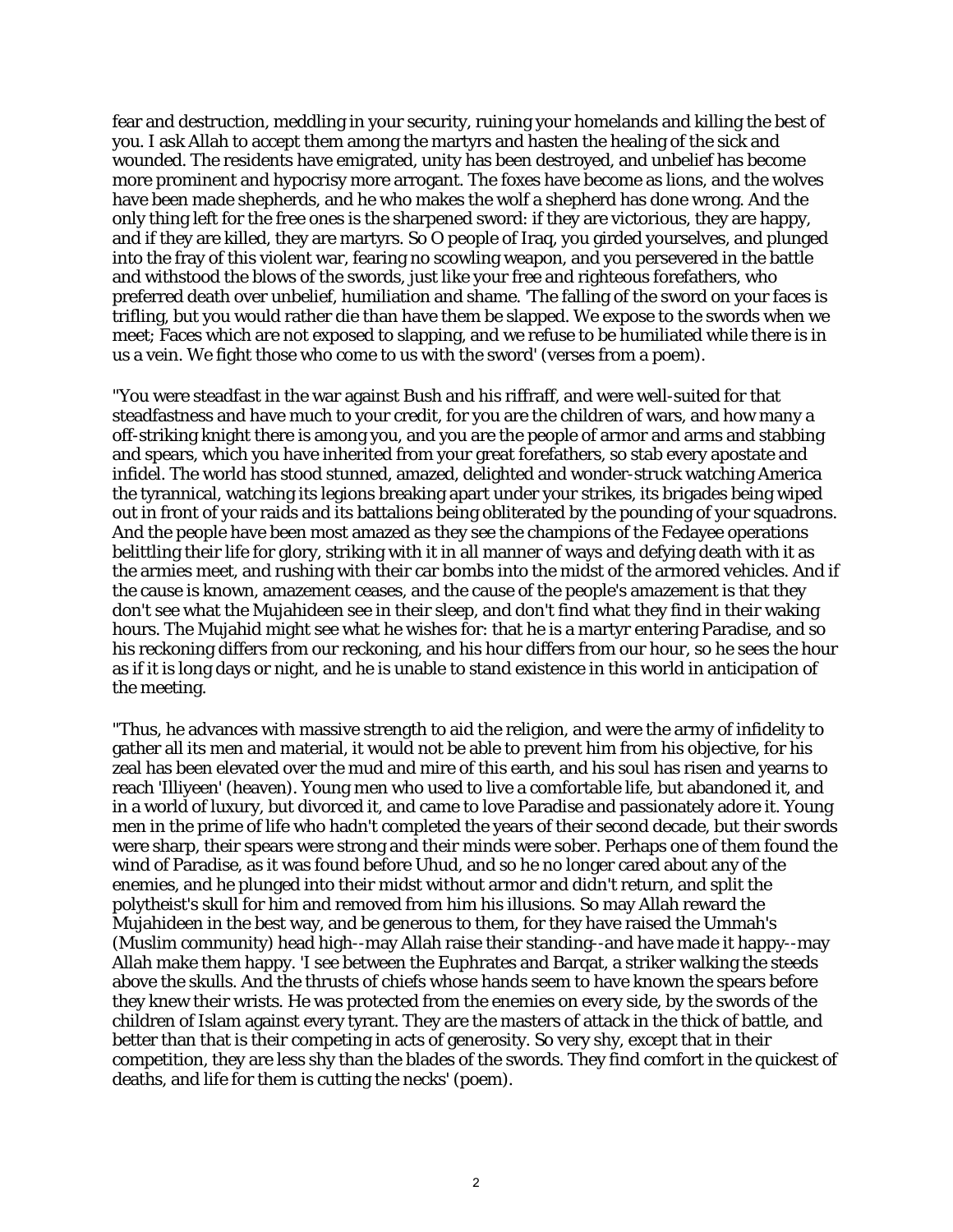"O Mujahideen: your continuing in this blessed Jihad is fateful, and more awaits you around the corner. The entire world is following your magnificent victories, and it knows that its history has turned a new page with major changes, and the map of the region will be redrawn at the hands of the Mujahideen, with Allah's permission, and the artificial borders placed by the Crusaders will be erased for the state of truth and justice to be established, the greater state of Islam from the ocean to the ocean, Allah permitting. This quest is extremely dear, and infidelity, on all its levels--international, regional and local--is combining its efforts to prevent the establishment of the state of Islam. Your brothers have passed through a number of experiences, which are not hidden from you, and we have witnessed them with our own eyes. The enemy prevented the settling up of the state of the Muslims after the defeat of the Russians in Afghanistan. Then, when the Taliban movement set up its state, the enemy blockaded it, then fell upon it and toppled it. And when the Sudan declared that it would begin to apply Islamic Shari'ah, the efforts of international infidelity were combined with those of the region's traitor states to put pressure on it until it went back on its promise. And this last role isn't far from you, for the governor of Riyadh again sought to convince the Sudanese president, this time to implement the demands of the United Atheist Nations to allow the entrance of Crusader forces to Darfur. This is a brazen occupation and only an infidel apostate seeks it or agrees to it.

"So it is the duty of the people of Islam in the Sudan and its environs, especially the Arabian Peninsula, to perform Jihad against the Crusader invaders, and wage armed rebellion to remove those who let them in. I mention these events to remind you of the full size and weight of the responsibility placed on your shoulders and the full magnitude of the conspiracies being hatched against you. My brothers the Mujahideen in Iraq, just as you are deserving of praise and commendation, your open hearts and good humbleness makes you deserving of admonition and advice. You have done well by carrying out one of the greatest of duties, which few carry out: repelling the attacking enemy. But some of you have been tardy in performing another duty, which is also among the greatest of duties: combining your ranks to make them one rank, as loved by Allah (the Glorious and Great), who said, 'Truly Allah loves those who fight in His cause in ranks, as if they were a solid cemented structure' (61:4) (Koranic verse), and said, 'And hold fast, all together, to the rope of Allah, and be not divided among yourselves, and remember the favor of Allah which is bestowed upon you, when you were enemies, then He united your hearts, so that by His grace you became as brothers' (3:103) (Koranic verse). And the Messenger of Allah (peace and blessings of Allah be upon him) said, 'Observe the group and avoid factionalism, for Satan is with the loner and farther away from the pair. Whoever wants the comfort of the Garden must stay with the group, and he whose good deed makes him happy and bad deed displeases him is the believer' (Hadith).

"And Ibn Mas'ood (with whom Allah was pleased) said, 'O people, observe obedience and the group, for it is the rope of Allah to which He ordered us to cling.' And he also said, 'The group is that you be on the truth, even if you be by yourself.'

"'Sticks refuse to break when banded together, but if they come apart, they break one by one' (verse from a poem).

"My brothers, the amirs of the Mujahid groups: the Muslims are waiting for you to gather under one banner to enforce the truth. And when you carry out this act of obedience, the Ummah will enjoy the birth year of the group. And how it longs for this year, and perhaps it will come soon at your hands. So seek - may Allah have mercy on you - to carry out this great, lost obligation, and it is incumbent on the sincere people of knowledge and virtue to make every effort to unify the ranks of the Mujahideen, and to not tire of walking the path, which leads to that. I ask God to grant them resolve and success, and then I have a subject on which I would like to share some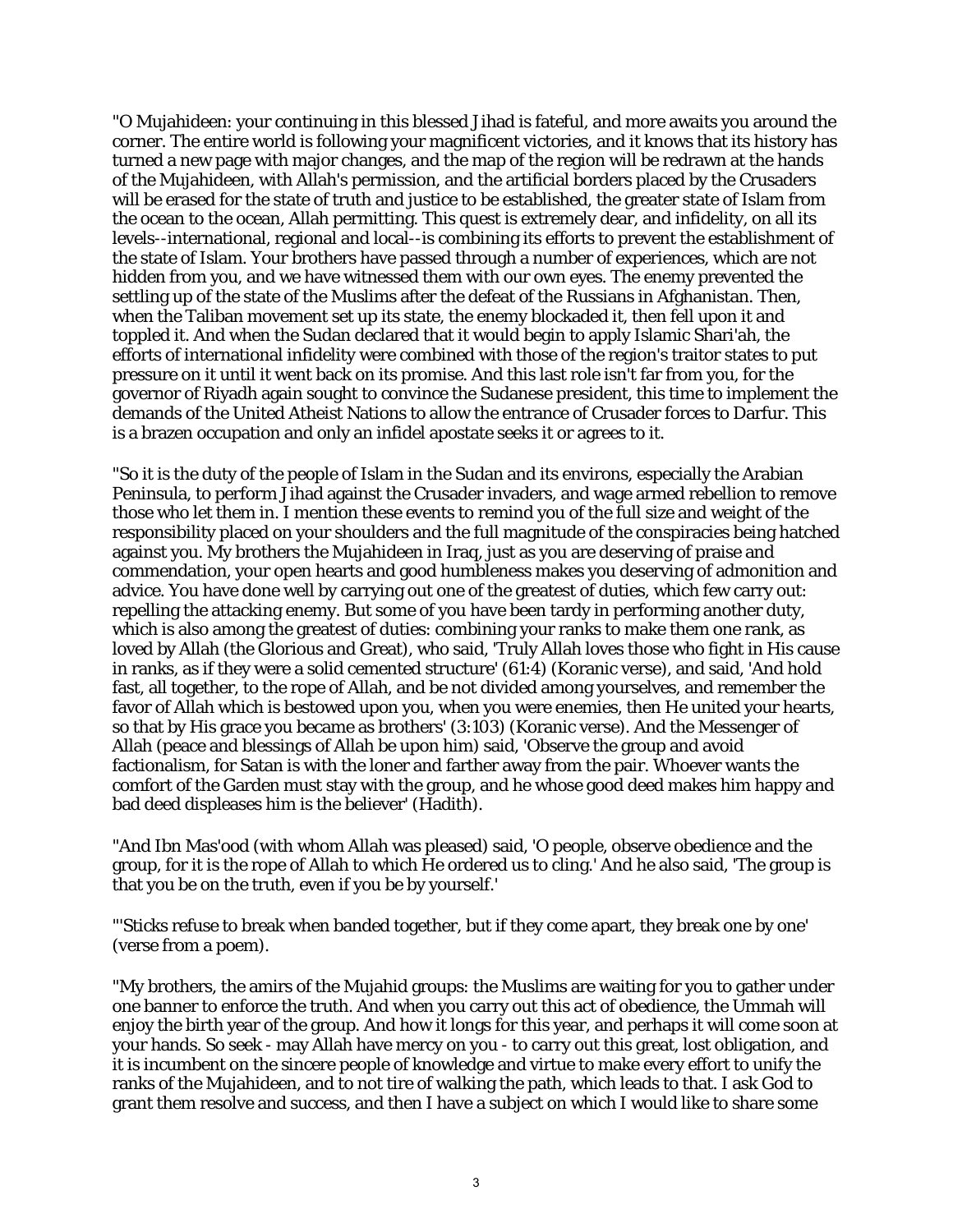advice with my brothers: i.e. the mistakes that take place between the brothers. Allah, the Most High, says, 'Verily, the most honored of you in the sight of Allah is he who is the most righteous of you' (49:13) (Koranic verse). And the Messenger (peace and blessings of Allah be upon him) said, 'The most honorable of the people is the most fearing of them of Allah' (agreed upon) (Hadith). And Umar bin al-Khattab said to his son Abdullah (with both of whom Allah was pleased), when the latter inquired about the reason for his favoring of Usama bin Zaid over him in gifts, 'Usama was more beloved to the Messenger of Allah (peace and prayers of Allah be upon him) than you were, and his father was more beloved to the Messenger of Allah than your father was.' So this is our balance, and our trusting in people or shoulder the trust of invitation and Jihad increases in proportion to piety, not in proportion to kinship, lineage, or who is affiliated to the organization. Returning to our subject, the nature of man is to err, and the Messenger of Allah (peace and blessings of Allah be upon him) said, 'Everyone of Adam's children makes mistakes, and the best of those who make mistakes are the repenters' (Ahmad) (Hadith).

"It is impossible for the people not to make mistakes, and when they happen, differences break out between them. Major sins were committed in the best of eras. Indeed, Quraysh were concerned about the woman who committed theft, and so they sent Usama bin Zaid (with both of whom Allah was pleased) to intercede on her behalf. At that, the face of the Messenger of Allah (peace and blessings of Allah be upon him) changed color, and he said, 'Do you intercede in one of Allah's Hudood (punishments)?' And he also said, 'Those before you were ruined because when the nobleman among them stole, they would let him go, but when the weak one among them stole, they would execute on him the Hadd (punishment). And by He in whose Hand is my soul, were Fatima, daughter of Muhammad, to steal, I would cut off her hand. Then he ordered the woman's hand to be cut off (agreed upon) (Hadith). So this great Hadeeth clarifies the path to destruction, which is through suspending the Hudood, and the path to salvation is through establishing them. And with this rights are protected and the Muslim group is purified and kept intact. This, then, is the path of the believers. As for those in whose hearts there is a disease, they look for the faults and lapses of the Mujahideen and exaggerate them, and perhaps allege that they are a consequence of the devotion of Jihad, which they label violence and terror. Allah suffices me against them. And the Messenger of Allah (peace and blessings of Allah be upon him) said, 'O community of those who have believed with their tongues but faith has not entered their heart, don't backbite the Muslims and don't search for their faults, for Allah searches for the fault of those who search for their faults. And whoever has his fault searched for by Allah, Allah unmasks him in his house' (Hadith).

"The Mujahideen are the sons of this Ummah, just like the Hajj pilgrims and those who pray. And just like them, they are both correct and mistaken, and whoever is accused of violating one of Allah's Hudood is referred to the judiciary, and there is no room for conflict between the Muslims who truly surrender to the order of Allah (the Most High) and the order of his Messenger (peace and blessings of Allah be upon him). Every matter and every dispute is referred to Allah and His Messenger (peace and blessings of Allah be upon him). Allah, the Most High, says, 'And if you differ in anything, refer it to Allah and His Messenger, if you are believers in Allah and the Last Day. That is the best and most commendable in the end' (Koranic verse).

"Referring every dispute to Allah and the Messenger is the hallmark of faith, and refusing to do so is the hallmark of unbelief. It is obligatory to judge according to the Law of Allah, and it is then that claims are sorted out and proof is presented. The Messenger (peace and blessings of Allah be upon him) said, 'Were the people to be given according to their claims, some people would claim the blood and wealth of men, but the burden of proof is on the claimant, and the oath is on the one who denies' (Ahmad) (Hadith). And he also said, 'If two men come to you to be judged, don't judge in favor of the first until the other has his say. Then you will know how to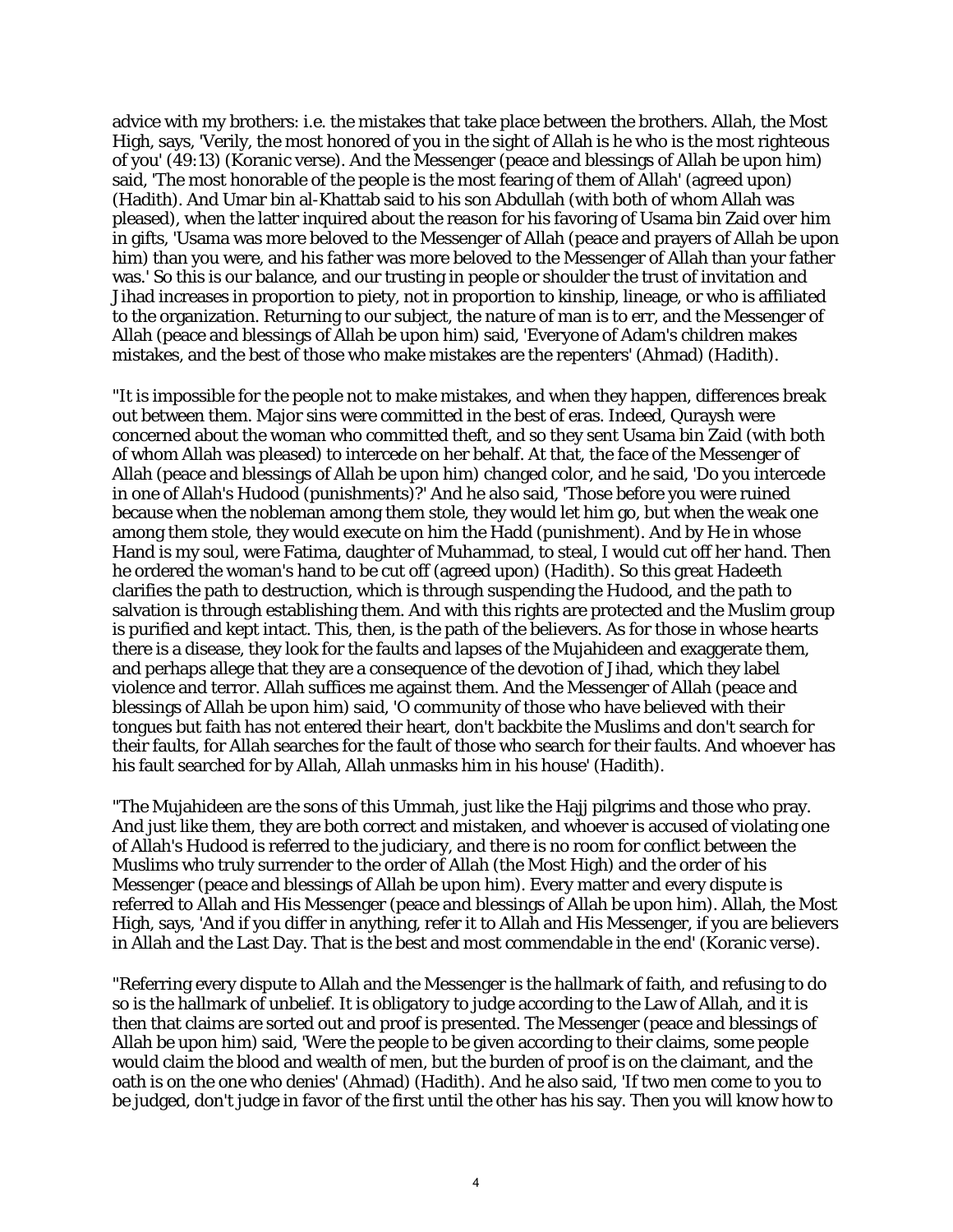judge' (Tirmidhi). It is incumbent on the men of knowledge, amirs of the Mujahideen, and Shaykhs of the clans to make every effort to engender reconciliation between every two parties in dispute, and they must judge between them according to the law of Allah. And the two disputing parties must respond to those sincere men of knowledge calling for reform, but beware of suing one another, before the evil judges and men of knowledge in general, and those in the land of the Two Sanctuaries in particular, who forbid the Mujahideen from fighting the army and police of the traitors--like al-Alawi, al-Jafari and al-Maliki--although they know that they are tools of the American occupation helping it to kill the people of Islam.

"Which is obvious apostasy on the part of the soldiers. And worst of all is that these men of knowledge consider the idol-king of Riyadh to be guardian of the Muslims' affairs, and call on the Muslims to rally around him, although they know that he is the biggest promoter of the American-Zionist project in the region, and is one of those who called on it to invade Iraq. These, 'they are the enemies, so beware of them. Allah curse them, how they lie' (63:4) (Koranic verse). And before concluding, I advise myself and the Muslims in general, and the brothers in al-Qa'ida organization everywhere in particular, to beware of fanatical partiality to men, groups and homelands. The truth is what Allah (the Most High) said and what the Messenger (peace and blessings of Allah be upon him) said, and everyone's statement is to be accepted or rejected except the Messenger's (peace and blessings of Allah be upon him): his order is to be accepted with pleasure. So beware, beware lest your share of this issue be only a theoretical understanding which you contradict in your practical reality. You must judge everyone's statement by the Book of Allah the Most High, and the Sunnah of his Messenger (peace and blessings of Allah be upon him), and take what conforms to the truth and abandon what opposes it.

"The Messenger of Allah (peace and blessings of Allah be upon him) said, 'He who is killed under an ambiguous banner aiding partisanship or out of partisan anger is one killed in the Time of Ignorance' (Muslim). And he said, 'What is with these calls of the people of the Time of Ignorance? Abandon them, for they are offensive (agreed upon). So the brotherhood of faith is what ties the Muslims together, not belonging to the tribe, homeland or organization. And the interests of the group take priority over the interest of the individual, and the interests of the Muslim state take priority over the interests of the group, and the interest of the Ummah take priority over the interests of the state. These concepts must be practically implemented in our lives. And I say: it behooves each and every one of the men of knowledge among the Muslims the commanders of the Mujahideen and leaders of the sincere groups to repeat to their brothers Abu Bakr al-Siddiq (with whom Allah was pleased) said: 'Obey me as long as I obey Allah and His Messenger. If I were to disobey Allah and His Messenger, then there is no obedience to me due from you.' And he said, 'O people, I am a follower and not an innovator, so if I do good, then help me, and if I go astray, then straighten me out.' And Imam Malik (may Allah have mercy on him) said, 'One is only ever an Imam on this condition.' We repeat these statements to them to remove the exaggeration which has grown among some of them, through their exalting the orders of the group and the orders of its commanders. One of them will imagine that they of necessity are nothing but the truth, and so he deals with it in his practical reality as though they are infallible texts, even if he theoretically believes that infallibility is only for the Messenger of Allah (peace and blessings of Allah be upon him). So he shows fanatical partiality to the order of his group and its leaders, and he doesn't comply with a verse of Allah's Book or a Hadeeth of Allah's Messenger (peace and blessings of Allah be upon him), and this is clear misguidance.

"Allah the Most High said, 'So let those who go against his order beware lest a trial afflict them or a grievous punishment overtake them' (24:63) (Koranic verse). Ibn Katheer (may Allah have mercy on him) said, 'That is, against the order of the Messenger of Allah (peace and blessings of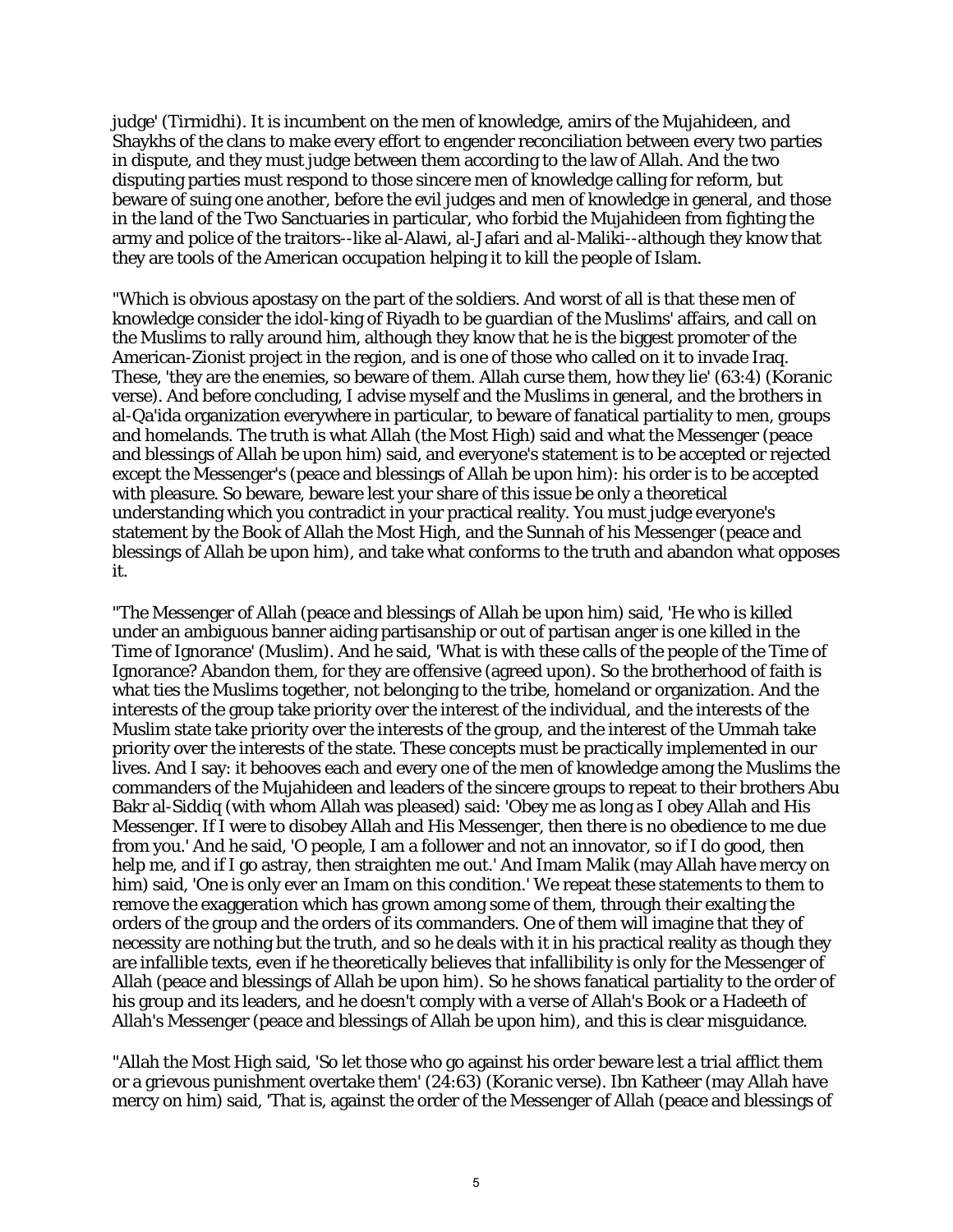Allah be upon him), which is his path, methodology, way, Sunnah and Shari'ah. Statements and actions are to be weighed by his statements and deeds, and what agrees with them is accepted, and what differs with them is rejected, whoever it might be who said or did it, for it has been established in the two Sahihs and elsewhere that the Messenger of Allah (peace and blessings of Allah be upon him) said, 'Whoever does a deed which is not from our affair is rejected.' That is, those who contradict the Shari'ah of the Messenger openly or secretly should fear and beware 'lest a trial afflict them' i.e., in their hearts, whether it be unbelief, hypocrisy or innovation 'or a grievous punishment overtake them.' i.e. in this world, whether it be killing, lashing or detention or the like.' And even worse than that is when his group and its commanders embark on the greatest of cardinal sins and order him to embark on them, like entering the polytheistic parliaments and legislatures and electing its members, as both the voter and candidate have committed polytheistic deeds, and there is neither strength nor power except with Allah.

"I advise myself and my brothers to be pious and patient, for that is the provision and weapon of he who hopes for victory. And I tell my brothers: beware of your enemies, especially the hypocrites who infiltrate your ranks to stir up strife among the Mujahid groups, and refer such people to the judiciary. And you must check and verify, and avert the Hudood through doubts. You must protect your secrets and excel in your actions, for among the things which sadden the Muslims and delight the unbelievers is the hindering of some combat operations against the enemy because of negligence in any of the stages of preparation for the operation, whether it be reconnaissance of the target, training, integrity and suitability of weapons and ammunition, quality of the explosive device or other such arrangements. And when you lay a mine, do it right, and don't leave so much as one wounded American soldier or spy.

"The Messenger of Allah (peace and blessings of Allah be upon him) said, 'Allah loves it when one of you performs an action and excels in it' (al-Bayhaqi). And he said, 'Seek help in fulfilling needs by keeping them secret' (al-Bayhaqi). And beware, beware of treachery, for it is sin, shame and dishonor, and the free man doesn't commit treachery. The Messenger of Allah (peace and blessings of Allah be upon him) said, 'For every treacherous one there is a flag on the Day of Resurrection which will be raised for him in proportion to his treachery. And there is no treachery greater than the treachery of an Amir of the people' (Muslim).

"In closing, I tell our people in Iraq, the patient ones garrisoned on the first line of defense of the religion and sanctities of the Muslims: the malice has increased, and the darkness has become pitch-black, and with the likes of you, nations reinforce themselves and climb summits. The Ummah had reserved you for the darkest of nights, because you are their lions who don't care. And you are suited for them and the most deserving of the people for them, and you have driven away their darkness with the glitter of your swords, and have removed their gloom with your fine stances, for your souls are defiant like the souls of Khalid and 'Ali, with the pride and haughtiness of the first degree. O our free and defiant clans, O my people and family, your morals and manners remind us of the first generation: honesty and generosity; courage and resolve; compliance with covenants and fulfillment of promises; you fight the oppressor and defend the oppressed, even if that means certain death. When the crier cries, 'Come to Jihad,' you welcome death with war material, and you bid each other a final farewell, and you are a people who avoid dishonor.

"It is as if generosity is born with them And they are not excused by youth or old age. A people whose definition of manhood is piercing the throats of the warriors not puberty. Your faith refused to let you allow the Roman infidels drag their feet over the land of Iraq and you refused to abandon the homeland to the unbelievers, or allow their tanks to roar between the Tigris and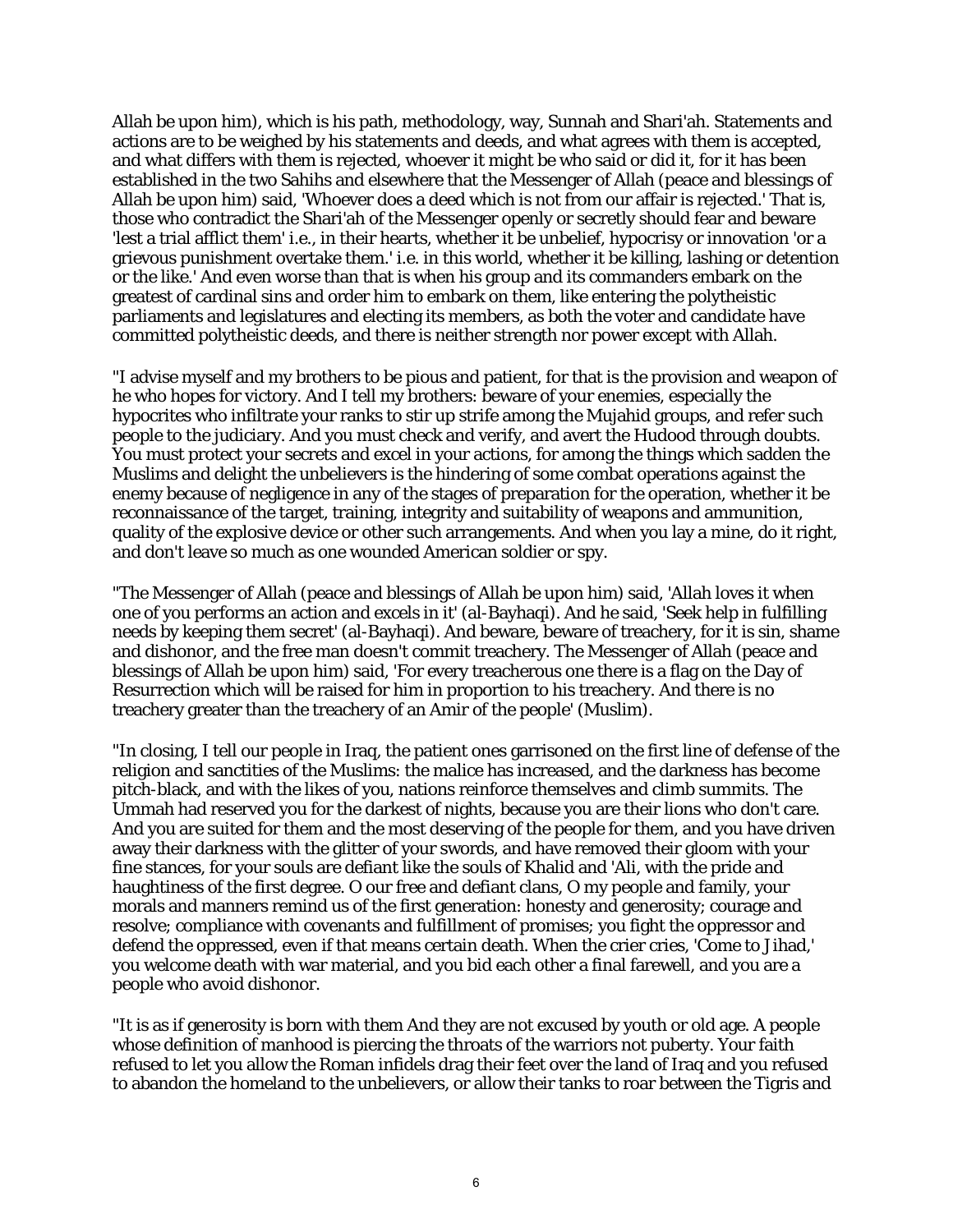Euphrates, and so you resolved to fight them until death, and whoever is eager to die is blessed with life.

"You massacred the enemy and applied yourself to fighting them, until they became prisoners of their bases and the Green Zone, fearing danger. So continue to make the soldiers of unbelief drink from the bitter cup of death, and leave not one of them on the soil of Iraq. O our free and defiant clans; you attack and fight to preserve the creed and Ummah, so preserve the trust, and for he who has stored up strength for a sever day, now is the time, and the free man will not give up his trust. O lions of the war; O hawks high in the sky; the basks of horses were your cradles, and on them you inherited defiance. Listen to what 'Aasha Qais said in regard to the loyalty and defiance of your free ancestors on the day of Dhi Qaar. They refused lowliness and humiliation, and refused to surrender the daughter of al-Nu'man to Khosrow, even if that led to their death and eradication, one and all, and so they were resolute and fought. So what about you, who Allah has favored with Islam and perfected your morals and manners, something with He favored your forefathers before, and so they conquered Iraq from the top of the Euphrates to its bottom, and defeated Khosrow and his allies. Said al-'Aasha:' (The transcription cuts off at this point as Bin Ladin recites a poem.)

"So O our beloved and majestic clans, and I mention specifically our people in Diyala who these days are confronting the campaign of unbelief and treason: standing in the shade of swords, despite the deaths that it entails, is magnificent and reserve today, which will benefit you tomorrow on the Day of Reckoning. And it is the requirement of piety and devoutness, and worldly glory is its consequence, so work towards that Day, and the one who is patient wins, and caution doesn't ward off destiny, and facing death is better than turning one's back on it, and being stabbed in the throat is more honorable than being stabbed in the back. And it is not on our heels that our wounds bleed But it is on our feet that blood drips.

"So where are those who prefer the religion to the lives of themselves and their children? Where are the people of Tawheed and those who topple the banner of unbelief and polytheism? Where are those who find torture to be pleasant and don't fear the blows? Where are those who find difficulty to be easy and bitterness to be sweet, because they are certain that the fire of Hell is much hotter? Where are those who go out to fight the Romans, as on the day of Tabuk? Where are those who pledge to fight to the death, as on the day of Yarmuk? Where are the soldiers of the Levant and the reinforcements of Yemen? Where are the knights of the Quiver (Egypt) and the lions of the Hijaz and al-Yamamah? Come and aid your brothers in Mesopotamia and relieve them by coordinating with them by way of dependable guides.

"O people of Iraq, O riders of the unfettered steeds and bearers of the white swords, O guardians of Islam, O eminent ones of the Turks, Kurds and Arabs: the affair of unbelief has been shaken and confused, and the time of his fleeing is nigh, so increase his confusion and disarray, and strike some more at his neck and hit it with the bone-cutting sword. The bearer of the banner of the Cross has increased his soldiers, and claimed that he will defeat the soldiers of faith, so be resolute--may Allah be merciful to you--and remember Him much, for He is watching you. So be faithful in battle, and let Him see from you that which pleases Him and angers the enemies. Don't compromise or disgrace the Muslims today--may Allah conceal your faults and remove your fear. O my people: be severe and serious for death is a must -may I and my father and grandfather be your ransom.

"O Allah, grant us patience and steady our feet and grant us victory over the unbelieving people. O Allah, Revealer of the Book, Mover of the clouds and Defeater of the confederates: defeat them and grant us victory over them. O Allah, Revealer of the Book, Mover of the clouds and Defeater